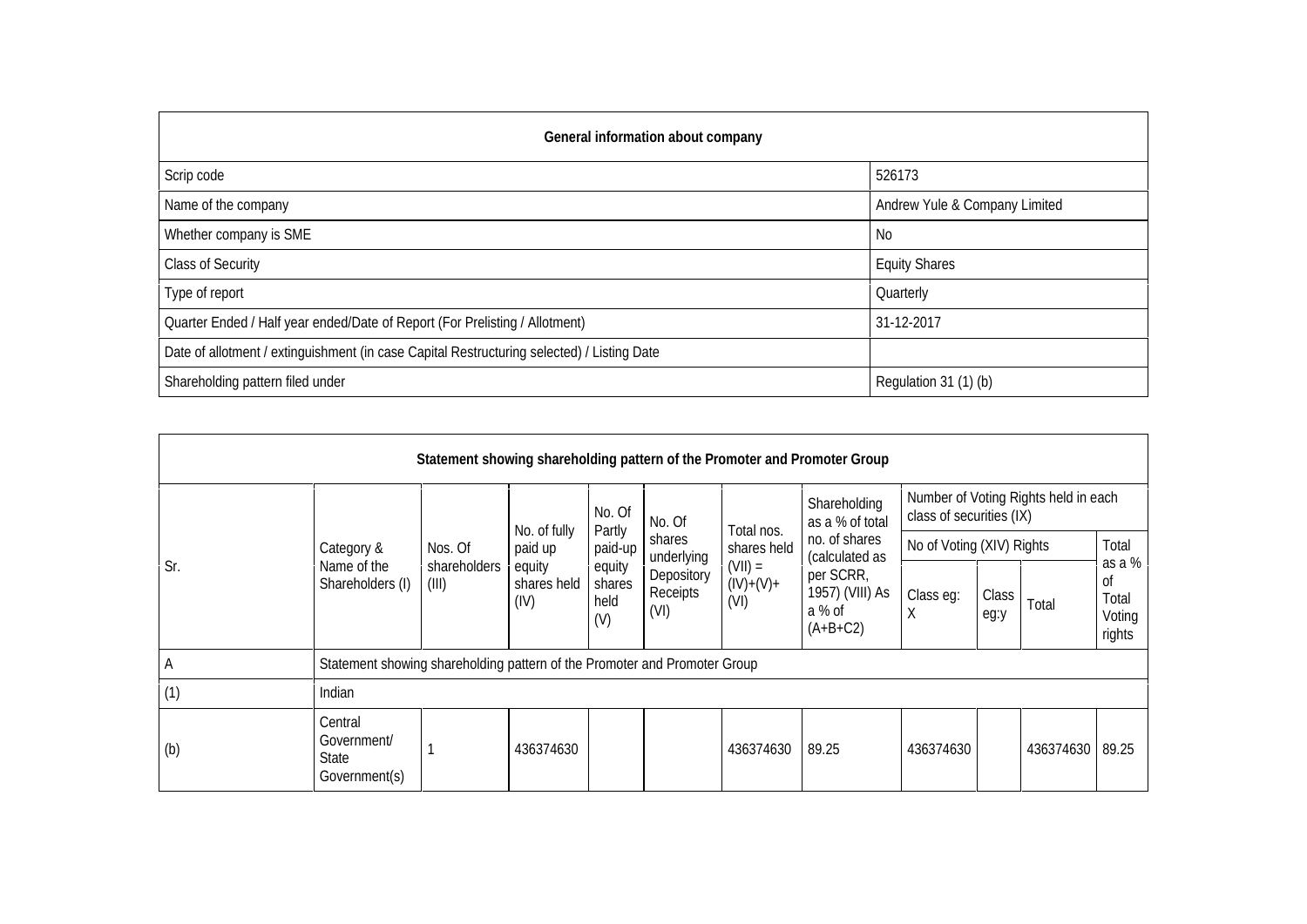| Sub-Total (A)(1)                                                            |                                                                                                                     |                | 436374630 |  |  | 436374630 | 89.25            | 436374630 |  | 436374630 89.25 |                  |  |
|-----------------------------------------------------------------------------|---------------------------------------------------------------------------------------------------------------------|----------------|-----------|--|--|-----------|------------------|-----------|--|-----------------|------------------|--|
| (2)                                                                         | Foreign                                                                                                             |                |           |  |  |           |                  |           |  |                 |                  |  |
| Total Shareholding of<br>Promoter and Promoter<br>Group $(A)=(A)(1)+(A)(2)$ |                                                                                                                     |                | 436374630 |  |  | 436374630 | 89.25            | 436374630 |  | 436374630       | 89.25            |  |
| B                                                                           | Statement showing shareholding pattern of the Public shareholder                                                    |                |           |  |  |           |                  |           |  |                 |                  |  |
| (1)                                                                         | Institutions                                                                                                        |                |           |  |  |           |                  |           |  |                 |                  |  |
| (a)                                                                         | Mutual Funds                                                                                                        | $\mathfrak{Z}$ | 950       |  |  | 950       | $\boldsymbol{0}$ | 950       |  | 950             | $\boldsymbol{0}$ |  |
| (e)                                                                         | Foreign Portfolio<br>Investors                                                                                      |                | 1         |  |  | 1         | $\boldsymbol{0}$ |           |  | 1               | 0                |  |
| (f)                                                                         | Financial<br>Institutions/<br><b>Banks</b>                                                                          | 28             | 12481679  |  |  | 12481679  | 2.55             | 12481679  |  | 12481679        | 2.55             |  |
| (i)                                                                         | Any Other<br>(specify)                                                                                              |                | 10765076  |  |  | 10765076  | 2.2              | 10765076  |  | 10765076        | 2.2              |  |
| Sub-Total (B)(1)                                                            |                                                                                                                     | 33             | 23247706  |  |  | 23247706  | 4.75             | 23247706  |  | 23247706        | 4.75             |  |
| (3)                                                                         | Non-institutions                                                                                                    |                |           |  |  |           |                  |           |  |                 |                  |  |
| (a(i))                                                                      | Individuals -<br>i.Individual<br>shareholders<br>holding nominal<br>share capital up<br>to Rs. 2 lakhs.             | 27677          | 24563707  |  |  | 24563707  | 5.02             | 24563707  |  | 24563707        | 5.02             |  |
| (a(i))                                                                      | Individuals - ii.<br>Individual<br>shareholders<br>holding nominal<br>share capital in<br>excess of Rs. 2<br>lakhs. | $\mathfrak{Z}$ | 405587    |  |  | 405587    | 0.08             | 405587    |  | 405587          | 0.08             |  |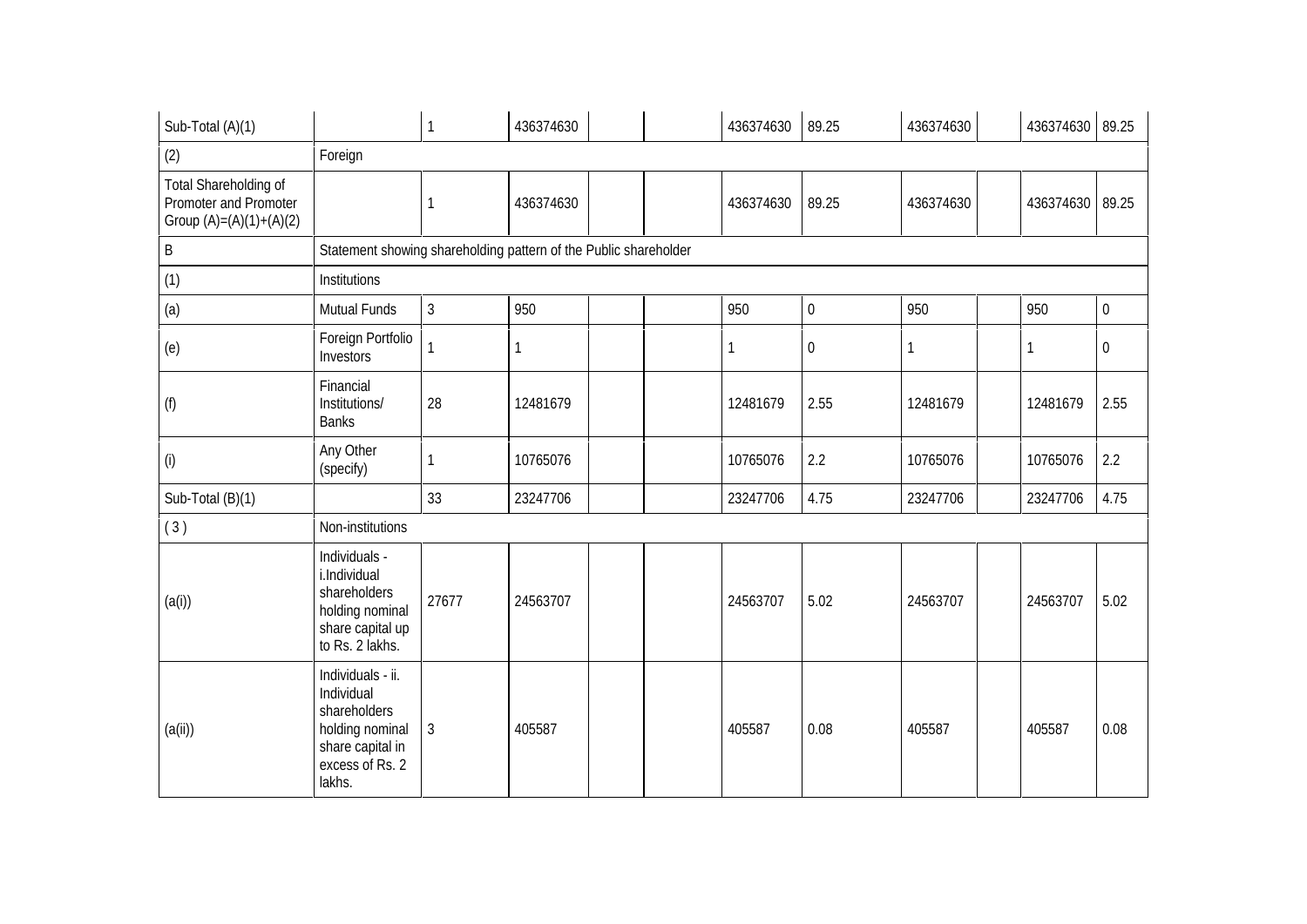| (b)                                                               | <b>NBFCs</b><br>registered with<br><b>RBI</b>                                      | 2     | 11638     |  |  | 11638     | -0    | 11638     |  | 11638     | $\Omega$ |
|-------------------------------------------------------------------|------------------------------------------------------------------------------------|-------|-----------|--|--|-----------|-------|-----------|--|-----------|----------|
| (e)                                                               | Any Other<br>(specify)                                                             | 726   | 4347710   |  |  | 4347710   | 0.89  | 4347710   |  | 4347710   | 0.89     |
| Sub-Total (B)(3)                                                  |                                                                                    | 28408 | 29328642  |  |  | 29328642  | b     | 29328642  |  | 29328642  | b        |
| <b>Total Public</b><br>Shareholding<br>$(B)=(B)(1)+(B)(2)+(B)(3)$ |                                                                                    | 28441 | 52576348  |  |  | 52576348  | 10.75 | 52576348  |  | 52576348  | 10.75    |
| J                                                                 | Statement showing shareholding pattern of the Non Promoter- Non Public shareholder |       |           |  |  |           |       |           |  |           |          |
| Total $(A+B+C2)$                                                  |                                                                                    | 28442 | 488950978 |  |  | 488950978 | 100   | 488950978 |  | 488950978 | 100      |
| Total (A+B+C)                                                     |                                                                                    | 28442 | 488950978 |  |  | 488950978 | 100   | 488950978 |  | 488950978 | 100      |

| Statement showing shareholding pattern of the Promoter and Promoter Group |                                            |                                                                           |                                                                                                            |                                                                                                          |                                     |                                                |            |                                                           |                                    |  |  |
|---------------------------------------------------------------------------|--------------------------------------------|---------------------------------------------------------------------------|------------------------------------------------------------------------------------------------------------|----------------------------------------------------------------------------------------------------------|-------------------------------------|------------------------------------------------|------------|-----------------------------------------------------------|------------------------------------|--|--|
| Sr.                                                                       | No. Of Shares<br>Underlying<br>Outstanding | No. of Shares<br>Underlying                                               | No. Of Shares<br>Underlying<br>Outstanding<br>convertible<br>securities and No.<br>Of Warrants (Xi)<br>(a) | Shareholding, as a %<br>assuming full<br>conversion of<br>convertible securities (<br>as a percentage of | Number of Locked in<br>shares (XII) |                                                | (XIII)     | Number of<br>Shares pledged<br>or otherwise<br>encumbered | Number of equity<br>shares held in |  |  |
|                                                                           | convertible<br>securities (X)              | Outstanding<br>Warrants (Xi)                                              |                                                                                                            | diluted share capital)<br>$(XI) = (VII)+(X)$ As a % of<br>$(A+B+C2)$                                     | No. (a)                             | As a %<br>of total<br><b>Shares</b><br>held(b) | No.<br>(a) | As a % of<br>total<br><b>Shares</b><br>held (b)           | dematerialized<br>form (XIV)       |  |  |
| A                                                                         |                                            | Statement showing shareholding pattern of the Promoter and Promoter Group |                                                                                                            |                                                                                                          |                                     |                                                |            |                                                           |                                    |  |  |
| (1)                                                                       | Indian                                     |                                                                           |                                                                                                            |                                                                                                          |                                     |                                                |            |                                                           |                                    |  |  |
| (b)                                                                       |                                            |                                                                           |                                                                                                            | 89.25                                                                                                    | 97790196 22.41                      |                                                |            |                                                           | 436374630                          |  |  |
| Sub-Total (A)(1)                                                          |                                            |                                                                           |                                                                                                            | 89.25                                                                                                    | 97790196 22.41                      |                                                |            |                                                           | 436374630                          |  |  |